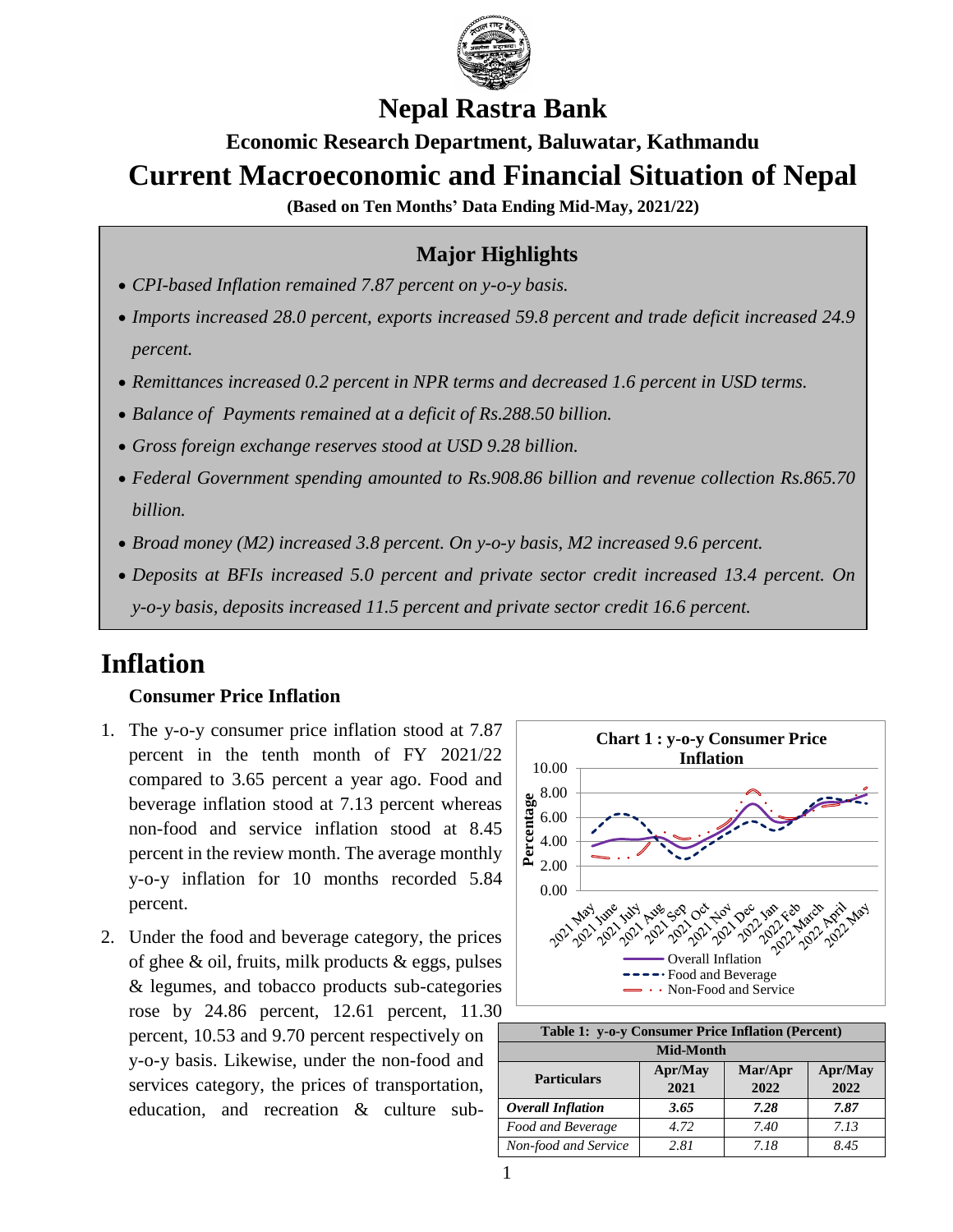categories rose by 21.81 percent, 11.64 percent and 8.21 percent respectively on y-o-y basis.

3. In the review month, the Kathmandu Valley, Terai, Hill and Mountain witnessed inflation of 7.39 percent, 8.15 percent, 7.89 percent and 8.21 percent respectively. Inflation in these regions was 3.62 percent, 3.51 percent, 4.14 percent and 1.33 percent respectively a year ago.

## **Wholesale Price Inflation**

- 4. The y-o-y wholesale price inflation stood at 16.06 percent in the review month compared to 8.05 percent a year ago. The average monthly y-o-y wholesale price inflation for 10 months was 8.71 percent.
- 5. The y-o-y wholesale price of consumption goods, intermediate goods and capital goods increased by 22.20 percent, 13.97 percent and 7.97 percent respectively. The y-o-y wholesale price of construction materials increased by 26.82 percent in the review month.

### **Salary and Wage Rate Index**

6. The y-o-y salary and wage rate index increased by 8.52 percent in the review month. Such a growth was 1.89 percent a year ago. In the review month, salary index and wage rate index increased by 9.44 and 8.27 percent, respectively. The average monthly y-o-y salary and wage rate index for 10 months was 6.22 percent.

## **Inflation in Nepal and India**

7. In the tenth month of FY 2021/22, the y-o-y consumer price inflation in Nepal remained at 7.87 percent. Such inflation in India was 7.79 percent in April 2022.

# **External Sector**

## **Merchandise Trade**

8. During the ten months of 2021/22, merchandise exports increased 59.8 percent to Rs.173.35 billion compared to an increase of 32.2 percent in the same period of the previous year. Destination-wise, exports to India and other countries increased 72.9 percent and 25.6 respectively whereas exports to China decreased 24.9 percent. Exports of palm oil, soyabean oil, polyester yarn and thread, woolen carpets, oil cakes, among others, increased whereas exports of cardamom, tea, medicine (ayurvedic),



toothpaste, wire, among others, decreased in the review period.

9. During the ten months of 2021/22, merchandise imports increased 28.0 percent to Rs.1604.65 billion compared to an increase of 22.3 percent a year ago. Destination-wise, imports from India, China and other countries increased 22.0 percent, 23.8 percent, and 49.9 percent respectively. Imports of petroleum products, medicine, crude palm oil, gold, other machinery and parts, among others,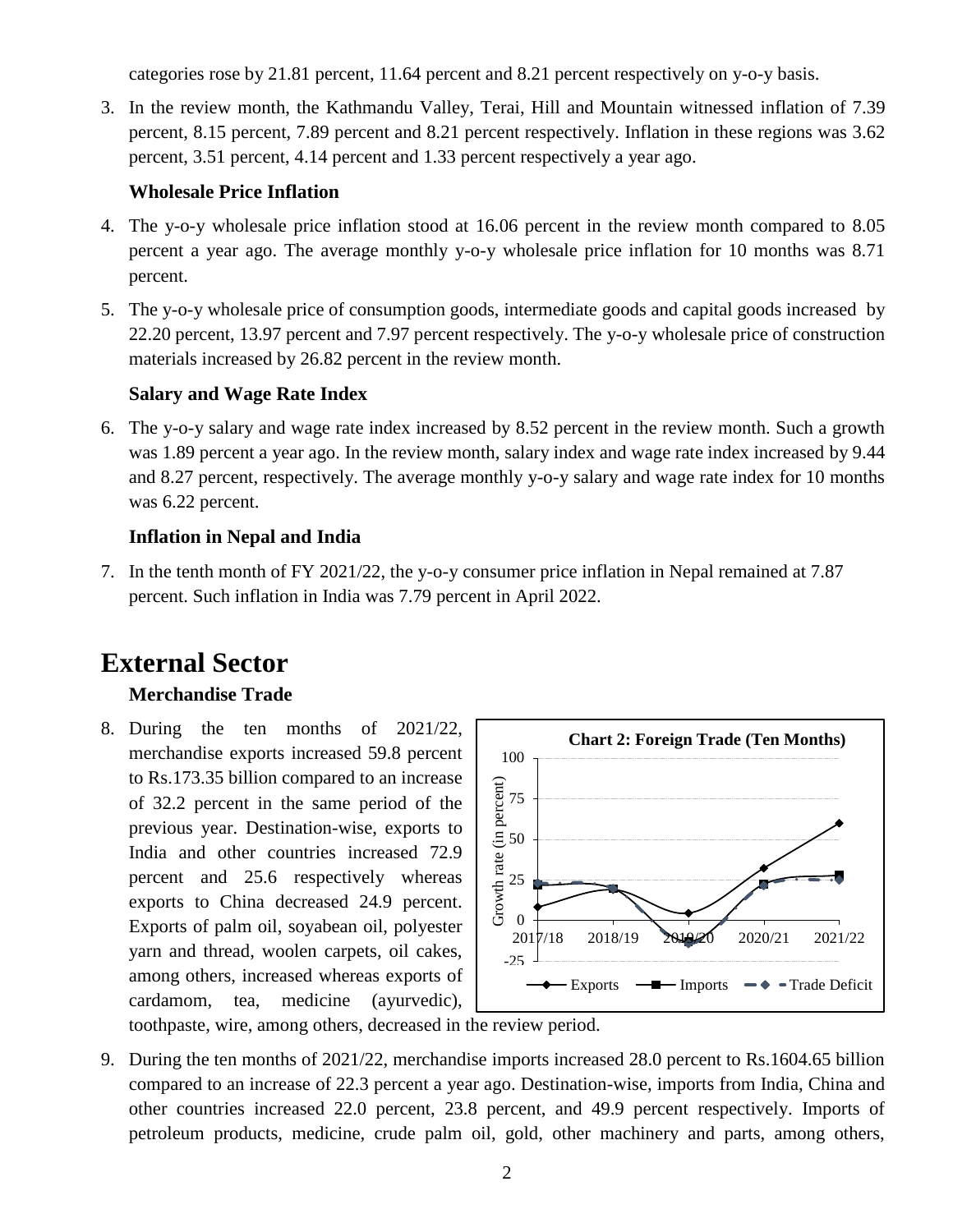increased whereas imports of M.S. billet, chemical fertilizer, cement, pulses, rice/paddy, among others, decreased in the review period.

- 10. Based on customs points, exports from Kanchanpur and Mechi Customs Office decreased whereas exports from all the other major customs points increased in the review period. On the import side, imports from all the major customs points increased in the review period.
- 11. Total trade deficit increased 24.9 percent to Rs.1431.30 billion during the ten months of 2021/22. Such a deficit had increased 21.5 percent in the corresponding period of the previous year. The exportimport ratio increased to 10.8 percent in the review period from 8.6 percent in the corresponding period of the previous year.
- 12. During the ten months of 2021/22, merchandise imports from India by paying convertible foreign currency amounted Rs.183.94 billion. Such amount was Rs.155.08 billion in the same period of the previous year.

#### **Composition of Foreign Trade**

- 13. As per the Broad Economic Categories (BEC), the intermediate and final consumption goods accounted for 47.1 percent and 52.9 percent of the total exports respectively, whereas the ratio of capital goods in total exports remained negligible at 0.02 percent in the review period. In the same period of the previous year, the ratio of intermediate, capital and final consumption goods remained 30.6 percent, 0.4 percent and 69.0 percent of total exports respectively.
- 14. On the imports side, the share of intermediate goods remained 52.8 percent, capital goods 10.4 percent and final consumption goods remained 36.8 percent in the review period. Such ratios were 53.5 percent, 11.6 percent and 34.9 percent respectively in the same period of the previous year.

## **Export-Import Price Index**

15. The y-o-y unit value export price index, based on customs data, increased 7.1 percent and the import price index increased 18.0 percent in the tenth month of 2021/22. The terms of trade (ToT) index decreased 9.2 percent in the review month compared to a decrease of 2.3 percent a year ago.

#### **Services**

- 16. Net services income remained at a deficit of Rs.89.31 billion in the review period compared to a deficit of Rs.59.97 billion in the same period of the previous year.
- 17. Under the service account, travel income increased 259.9 percent to Rs.22.45 billion in the review period which was Rs.6.24 billion in the same period of the previous year.
- 18. Under the service account, travel payments increased 143.4 percent to Rs.72.08 billion, including Rs.51.34 billion for education. Such payments were Rs.29.62 billion and Rs.22.64 billion respectively in the same period of the previous year.

## **Remittances**

19. Remittance inflows increased 0.2 percent to Rs.811.79 billion in the review period compared to 19.2 percent in the same period of the previous year. In the US Dollar terms, remittance inflows decreased 1.6 percent to 6.76 billion in the review period against an increase of 16.1 percent in the same period of the previous year.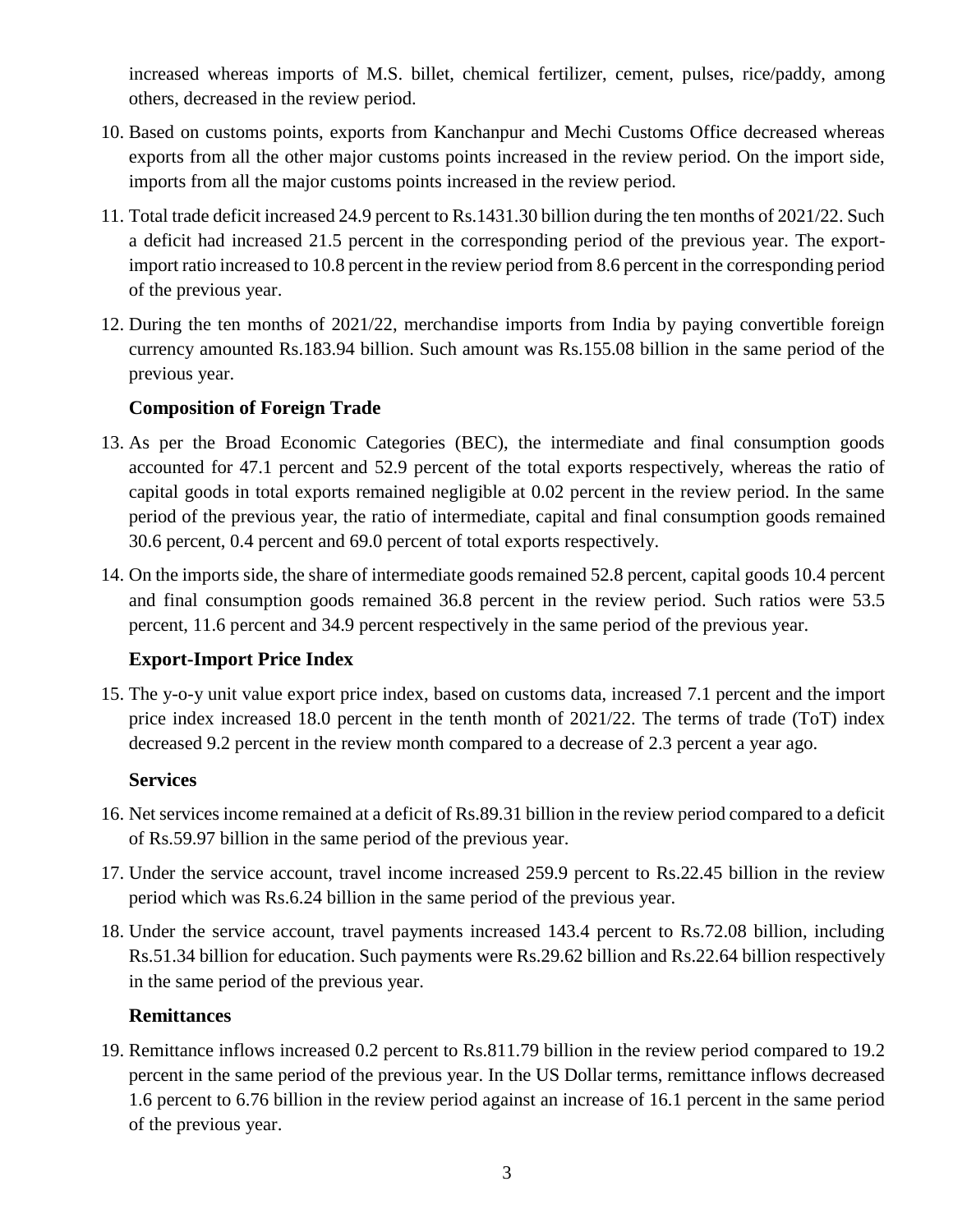- 20. Number of Nepali workers (institutional and individual-new and legalized) taking approval for foreign employment increased significantly to 278,298 in the review period. It had decreased 68.4 percent in the same period of the previous year. The number of Nepali workers (Renew entry) taking approval for foreign employment increased 185.5 percent to 230,466 in the review period. It had decreased 54.0 percent in the same period of the previous year.
- 21. Net transfer increased 0.01 percent to Rs.903.62 billion in the review period. Such a transfer had increased 17.1 percent in the same period of the previous year.

#### **Current Account and Balance of Payments**

- 22. The current account remained at a deficit of Rs.547.36 billion in the review period compared to a deficit of Rs.251.29 billion in the same period of the previous year. In the US Dollar terms, the current account registered a deficit of 4.57 billion in the review period compared to deficit of 2.14 billion in the same period last year.
- 23. In the review period, capital transfer decreased 41.3 percent to Rs.7.99 billion and net foreign direct investment (FDI) increased 18.2 percent to Rs.16.65 billion. In the same period of the previous year, capital transfer and net FDI amounted to Rs.13.62 billion and Rs.14.08 billion respectively.
- 24. Balance of Payments (BOP) remained at a deficit of Rs.288.50 billion in the review period against a surplus of Rs.7.75 billion in the same period of the previous year. In the US Dollar terms, the BOP remained at a deficit of 2.41 billion in the review period against a surplus of 55.4 million in the same period of the previous year.

### **Foreign Exchange Reserves**

- 25. Gross foreign exchange reserves decreased 18.0 percent to Rs.1146.88 billion in mid-May 2022 from Rs.1399.03 billion in mid-July 2021. In the US dollar terms, the gross foreign exchange reserves decreased 21.1 percent to 9.28 billion in mid-May 2022 from 11.75 billion in mid-July 2021.
- 26. Of the total foreign exchange reserves, reserves held by NRB decreased 18.3 percent to Rs.1017.27 billion in mid-May



2022 from Rs.1244.63 billion in mid-July 2021. Reserves held by banks and financial institutions (except NRB) decreased 16.1 percent to Rs.129.61 billion in mid-May 2022 from Rs.154.39 billion in mid-July 2021. The share of Indian currency in total reserves stood at 25.1 percent in mid-May 2022.

#### **Foreign Exchange Adequacy Indicators**

27. Based on the imports of ten months of 2021/22, the foreign exchange reserves of the banking sector is sufficient to cover the prospective merchandise imports of 7.34 months, and merchandise and services imports of 6.57 months. The ratio of reserves-to-GDP, reserves-to-imports and reserves-to-M2 stood at 23.6 percent, 54.8 percent and 21.4 percent respectively in mid-May 2022. Such ratios were 32.7 percent, 84.7 percent and 27.1 percent respectively in mid-July 2021.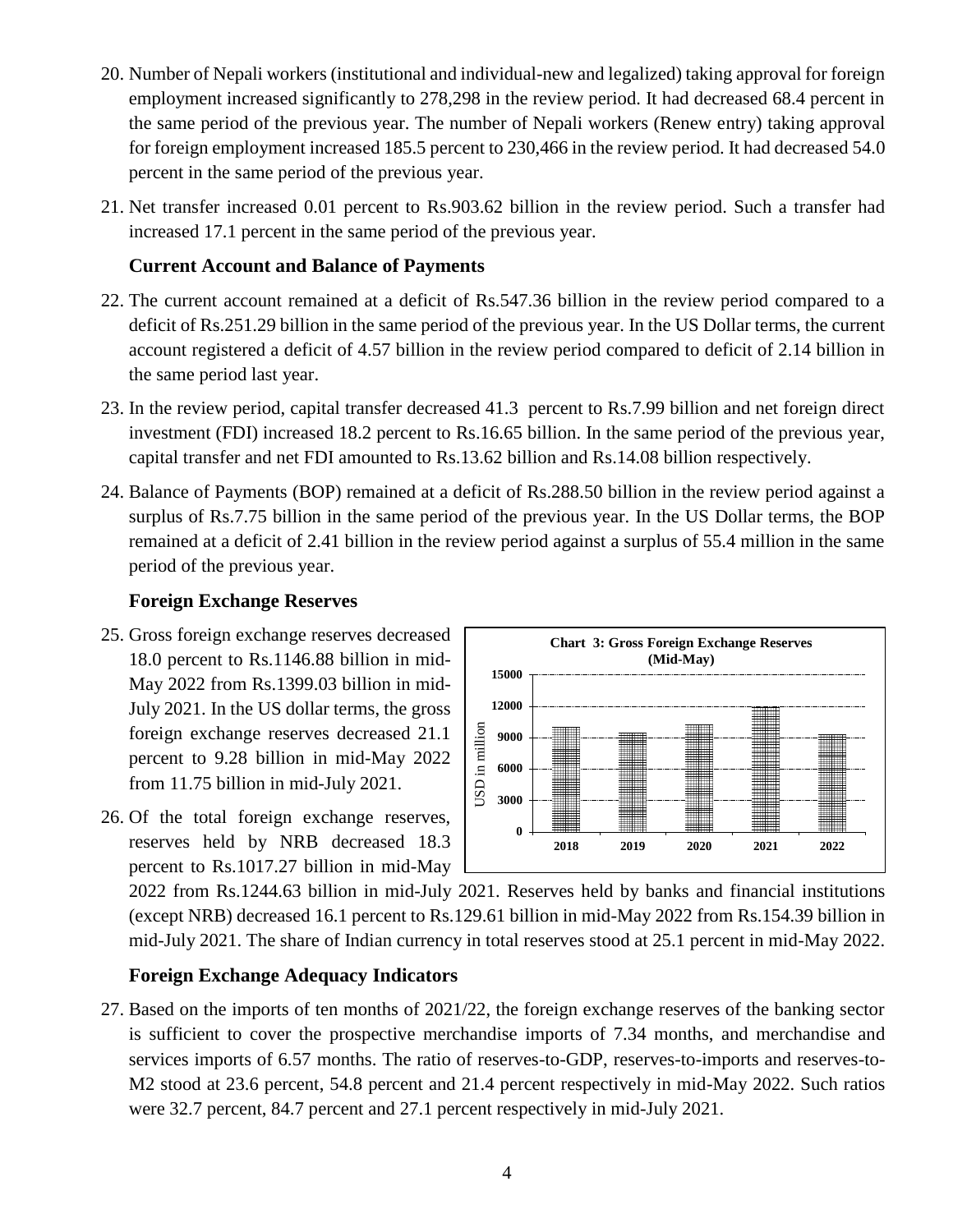## **Price of Oil and Gold**

28. The price of oil (Crude Oil Brent) in the international market increased 61.9 percent to US dollar 112.12 per barrel in mid-May 2022 from US dollar 69.24 per barrel a year ago. The price of gold decreased 1.4 percent to US dollar 1811.55 per ounce in mid-May 2022 from US dollar 1838.10 per ounce a year ago.

### **Exchange Rate**

29. Nepalese currency vis-à-vis the US dollar depreciated 3.71 percent in mid-May 2022 from mid-July 2021. It had appreciated 2.72 percent in the same period of the previous year. The buying exchange rate per US dollar stood at Rs.123.63 in mid-May 2022 compared to Rs.119.04 in mid-July 2021.

# **Fiscal Situation**

## **Federal Government**

### **Expenditure and Revenue**

30. During the ten months of 2021/22, total expenditure of the federal government according to data of Financial Comptroller General Office (FCGO), Ministry of Finance, stood at Rs.908.86 billion. The recurrent expenditure, capital expenditure and

| Table 2: Government Expenditure and Revenue (Ten Months) |                                    |         |                                    |         |                                   |         |
|----------------------------------------------------------|------------------------------------|---------|------------------------------------|---------|-----------------------------------|---------|
|                                                          | Amount (Rs. in<br><b>Billion</b> ) |         | <b>Percentage</b><br><b>Change</b> |         | As Percentage of<br><b>Budget</b> |         |
| <b>Particulars</b>                                       | 2020/21                            | 2021/22 | 2020/21                            | 2021/22 | 2020/21                           | 2021/22 |
|                                                          |                                    |         |                                    |         |                                   |         |
| <b>Total Expenditure</b>                                 | 824.81                             | 908.86  | 8.3                                | 10.2    | 55.9                              | 55.7    |
| Recurrent Expenditure                                    | 630.20                             | 716.87  | 10.1                               | 13.8    | 66.4                              | 67.3    |
| Capital Expenditure                                      | 125.88                             | 118.27  | 9.8                                | $-6.0$  | 35.7                              | 31.3    |
| <b>Financial Management</b>                              | 68.72                              | 73.71   | $-8.1$                             | 7.3     | 39.8                              | 38.9    |
| <b>Total Revenue</b>                                     | 761.00                             | 865.70  | 25.4                               | 13.8    | 75.2                              | 73.3    |
| Tax Revenue                                              | 709.62                             | 799.66  | 28.6                               | 12.7    | 77.7                              | 74.9    |
| Non-Tax Revenue                                          | 51.38                              | 66.04   | $-6.3$                             | 28.5    | 52.0                              | 58.6    |

financial expenditure amounted to Rs.716.87 billion, Rs.118.27 billion and Rs.73.71 billion respectively in the review period

- 31. In the review period, revenue mobilization (including the amount to be transferred to provincial and local governments) stood at Rs.865.70 billion. The tax revenue and non tax revenue amounted Rs.799.66 billion and Rs.66.04 billion respectively in the review period (Table 2).
- 32. In the review period, federal government mobilized Rs.130.47 billion domestic debt from treasury bills of Rs.75.0 billion, development bonds of Rs.54.50 billion and citizen saving certificates of Rs.0.97 billion.

#### **Cash Balance**

33. Balance at various accounts of the GoN maintained with NRB remained Rs.325.15 billion (including Provincial government and Local Authorities Account) in mid-May 2022 compared to Rs.198.76 billion in mid-July 2021.

#### **Provincial Government**

34. In the review period, total resource mobilization of provincial governments remained Rs.144.33 billion. The federal government transferred Rs.105.90 billion as grants and revenue from federal divisible fund to provincial governments and the provincial governments mobilized Rs.38.43 billion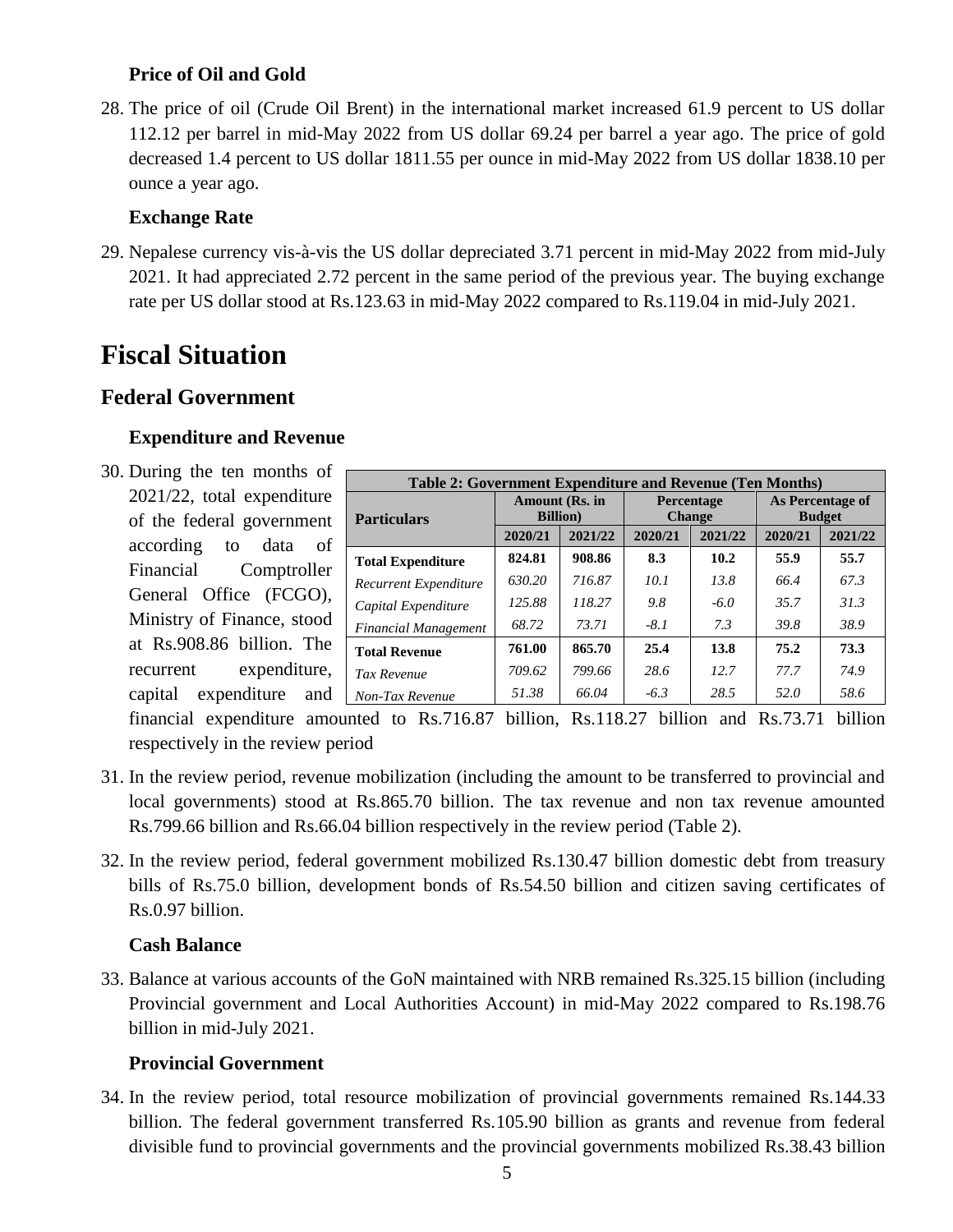in terms of revenue and other receipts in the review period. In the review period, total expenditure of provincial governments stood at Rs.94.89 billion.

## **Monetary Situation**

## **Money Supply**

- 35. Broad money (M2) increased 3.8 percent in the rev iew period compared to a growth of 15.4 percent in the corresponding period of the previous year. On y-o-y basis, M2 expanded 9.6 percent in mid-May 2022.
- 36. The net foreign assets (NFA after adjusting foreign exchange valuation gain/loss) decreased Rs. 288.50 billion (21.6 percent) in the review period in contrast to an increase of Rs.7.75 billion (0.6 percent) in the corresponding period of the previous year.



37. Reserve money decreased 13.3 percent in the review period compared to a decrease of 2.6 percent in the corresponding period of the previous year. On y-o-y basis, reserve money decreased 6.4 percent in mid-May 2022.

#### **Domestic Credit**

- 38. Domestic credit increased 11.6 percent in the review period compared to an increase of 19.4 percent in the corresponding period of the previous year. On y-o-y basis, domestic credit increased 18.9 percent in mid-May 2022.
- 39. Monetary Sector's claims on the private sector increased 14.3 percent in the review period compared to an increase of 23.5 percent in the corresponding period of the previous year. On y-o-y basis, such claims increased 16.9 percent in mid-May 2022.

#### **Deposit Mobilization**

40. Deposits at Banks and Financial Institutions (BFIs) increased 5 percent in the review period compared to an increase of 14.3 percent in the corresponding period of the previous year. On y-o-y basis, deposits at BFIs expanded 11.5 percent in mid-May 2022.

| <b>Table 3: Deposits at Banks and Financial</b> |          |      |         |      |  |
|-------------------------------------------------|----------|------|---------|------|--|
| <b>Institutions (Percentage Share)</b>          |          |      |         |      |  |
|                                                 |          |      |         |      |  |
|                                                 | Mid-July |      | Mid-May |      |  |
| <b>Deposits</b>                                 | 2020     | 2021 | 2021    | 2022 |  |
| Demand                                          | 10.0     | 10.4 | 8.2     | 8.5  |  |
| Saving                                          | 31.9     | 34.2 | 34.3    | 28.1 |  |
| Fixed                                           | 48.6     | 47.0 | 49.4    | 56.5 |  |
| Other                                           | 9.5      | 8.4  | 8.1     | 6.9  |  |

41. The share of demand, saving, and fixed deposits in total deposits stands at 8.5 percent, 28.1 percent and 56.5 percent respectively in mid-May 2022. Such shares were 8.2 percent, 34.3 percent and 49.4 percent respectively a year ago. Other | 9.5 | 8.4 | 8.1 | 6.9

42. The share of institutional deposits in total deposit of BFIs stands at 38.42 percent in mid-May 2022. Such a share was 40.94 percent in mid-May 2021.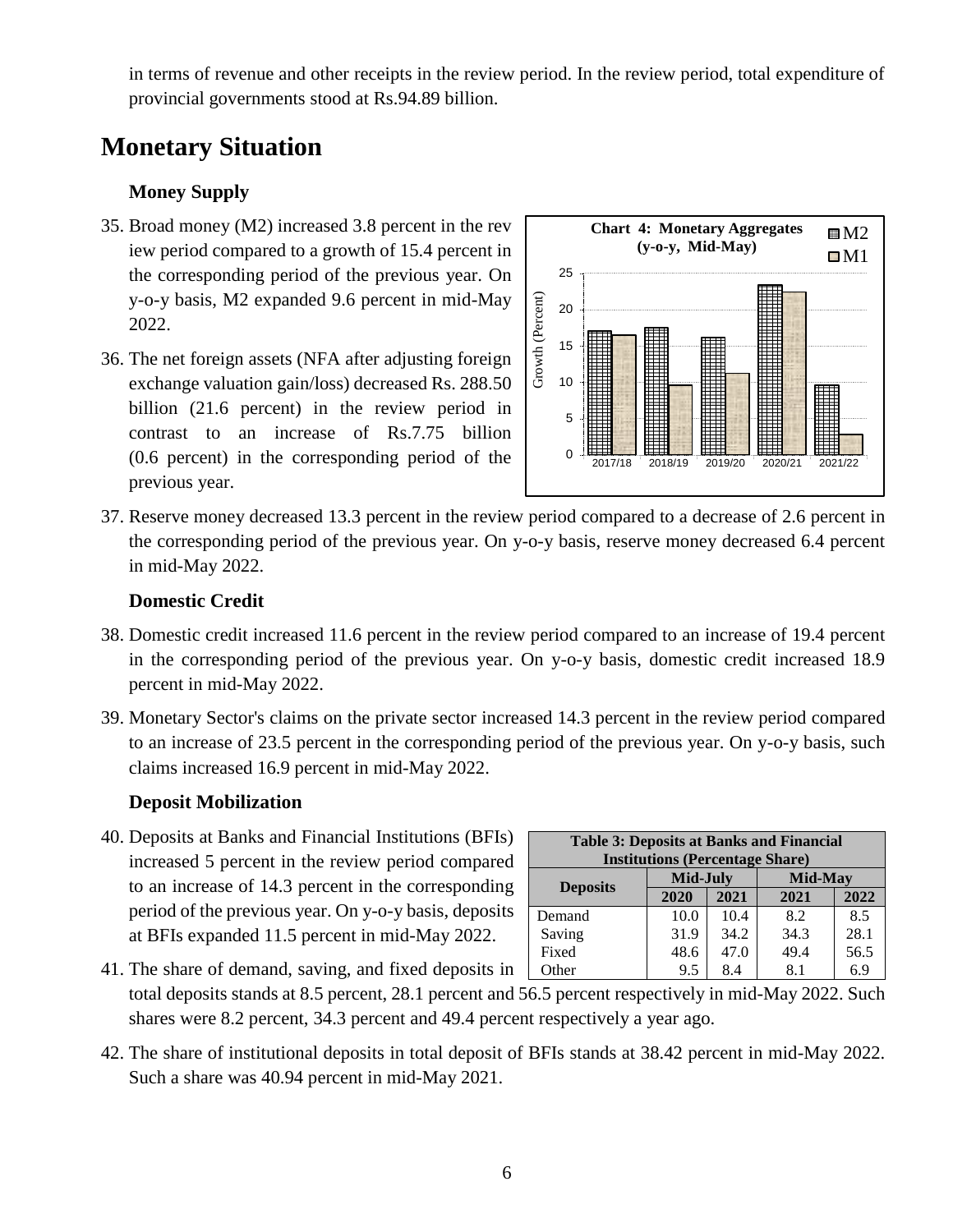#### **Credit Disbursement**

- 43. Private sector credit from BFIs increased 13.4 perc ent in the review period compared to an increase of 23.8 percent in the corresponding period of previous year. On y-o-y basis, credit to the private sector from BFIs increased 16.6 percent in mid-May 2022.
- 44. In the review period, private sector credit from commercial banks, development banks and finance companies increased 13 percent, 14.7 percent and 28.2 percent respectively.



- 45. In the review period, out of the total outstanding credit of the BFIs, 66.9 percent is against the collateral of land and building and 12.4 percent against the collateral of current assets (such as agricultural and non-agricultural products). Such ratios were
- 65.9 percent and 12.4 percent respectively a year ago.
- 46. Outstanding loan of BFIs to the agriculture sector increased 18.9 percent, industrial production sector 10.3 percent, transportation, communication and public sector 12.1 percent, wholesale and retail sector 15.6 percent and service industry sector 8.5 percent in the review period.
- 47. In the review period, term loan extended by BFIs increased 18.5 percent, overdraft 17.7 percent, demand and other working capital loan 18 percent, real estate loan (including residential personal home loan) 15.8 percent and hire purchase loan 3.3 percent while that of trust receipt (import) loan decreased 52.5 percent and margin nature loan 14 percent.

#### **Liquidity Management**

- 48. During the review period, NRB mopped up Rs.60 billion liquidity of which Rs.28.35 billion was through reverse repo auction and Rs.31.65 billion through deposit collection. In the corresponding period of the previous year, liquidity of Rs.303.29 billion was absorbed of which Rs.109.54 billion was through reverse repo and Rs. 193.75 billion through deposit collection auction.
- 49. In the review period, NRB injected Rs.7402.65 billion liquidity on turnover basis of which Rs.430.77 billion was through repo, Rs.55.92 billion through outright purchase and Rs.6915.96 billion through standing liquidity facility (SLF).
- 50. In the review period, NRB injected liquidity of Rs.256.73 billion through the net purchase of USD 2.12 billion from foreign exchange market. Liquidity of Rs.355.97 billion was injected through the net purchase of USD 3.01 billion in the corresponding period of the previous year.
- 51. The NRB purchased Indian currency (INR) equivalent to Rs.475.68 billion through the sale of USD 3.96 billion in the review period. INR equivalent to Rs.464.34 billion was purchased through the sale of USD 3.94 billion in the corresponding period of previous year.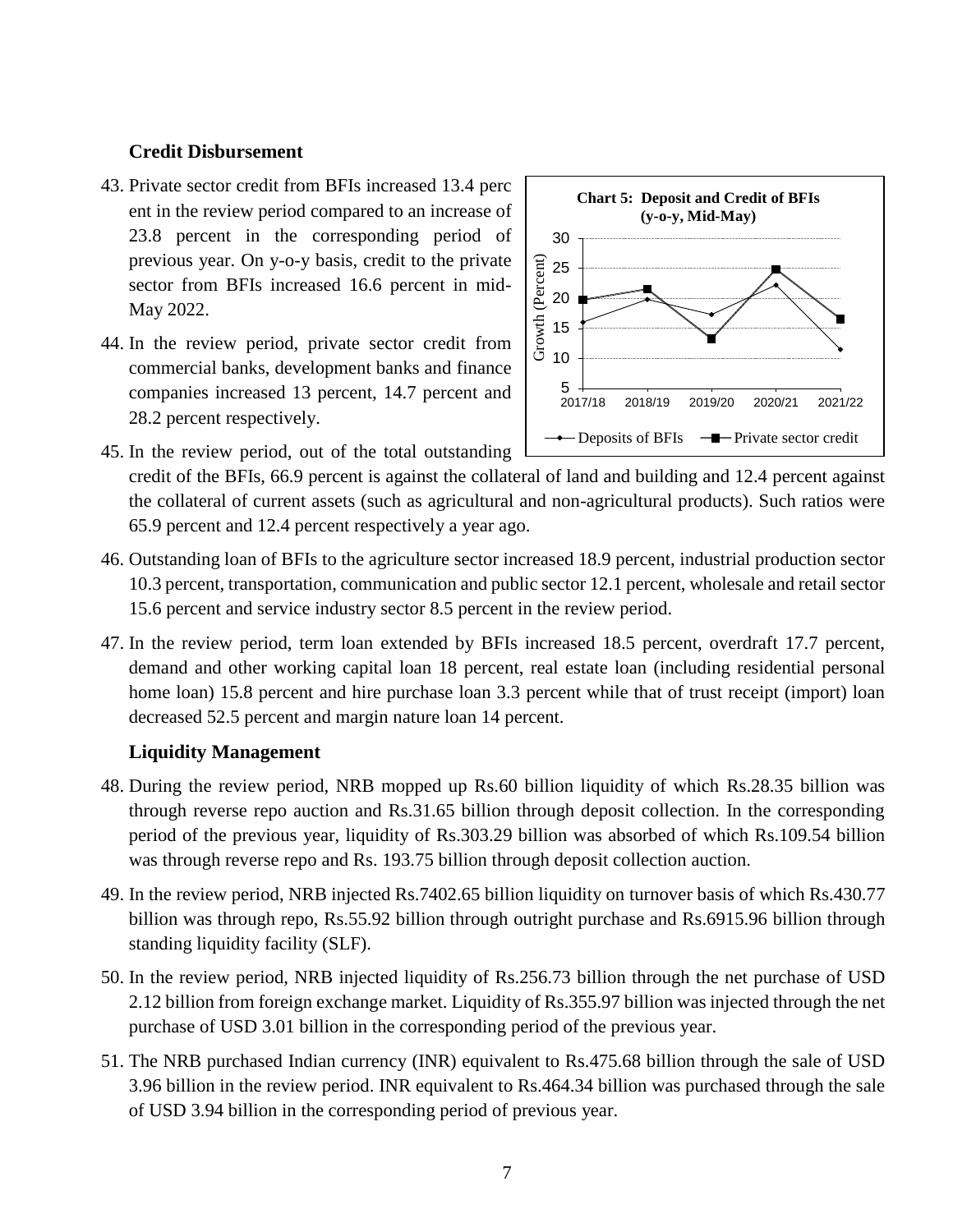#### **Refinance, Concessional Loan and Business Continuity Loan**

52. The outstanding amount of refinance provided by NRB remained Rs.114.96 billion in mid-May 2022.

53. As of mid-May 2022, the outstanding concessional loan remained at Rs.216.33 billion extended to 146,382 borrowers. Of which, Rs.139.55 billion has been extended to 60,163 borrowers for selected commercial agriculture and livestock businesses. Likewise, Rs.73.09 billion loan has been

| Table 4: Approved Refinance as of Refinance Procedure, 2020<br>(Rs. In millions) |                     |        |                            |        |  |
|----------------------------------------------------------------------------------|---------------------|--------|----------------------------|--------|--|
|                                                                                  | 2020/21             |        | <b>Mid-May, 2022</b>       |        |  |
| <b>Types</b>                                                                     | No. of<br>borrowers | Amount | No. of<br><b>borrowers</b> | Amount |  |
| General                                                                          | 11296               | 98750  | 13099                      | 88610  |  |
| Special                                                                          | 2040                | 14620  | 1707                       | 12290  |  |
| Micro, Cottage and<br>Small enterprises                                          | 35554               | 35380  | 9486                       | 13150  |  |
| Total                                                                            | 48890               | 148750 | 24292                      | 114050 |  |

extended to 83,379 women entrepreneurs. Total of 2,840 borrowers have been availed Rs.3.69 billion concessional loan to other sectors.

54. Business continuity loan has been extended to the Covid-19 affected tourism, cottage, small and medium industries for payment of salaries to workers and employees in line with 'Business Continuity Loan Procedure, 2020'. Under this provision, Rs.1.13 billion loan has been approved as of mid-May 2022.

## **Inter-bank Transaction**

55. In the review period, BFIs' interbank transactions amounted Rs.2739.87 billion including Rs.2454.78 billion inter-bank transactions among commercial banks and Rs.285.09 billion among other financial institutions(excluding transactions among commercial banks). In the corresponding period of previous year, such transactions was Rs.1320.97 billion including Rs.1156 billion among commercial banks and Rs.164.96 billion among other financial institutions (excluding transactions among commercial banks).

#### **Interest Rates**

56. The weighted average 91-day treasury bills rate remained at 8.30 percent in the tenth month of 2021/22, which was 2.28 percent in the corresponding month a year ago. The weighted average inter-bank transaction rate among commercial banks, which was 4.12 percent a year ago, increased to 6.99 percent in the review month. The weighted average inter-bank rate of BFIs stood 7 percent in the review month. Such a rate was 4.12 percent a year ago.

| <b>Table 5: Weighted Average interest rate</b> |                 |                 |  |  |  |
|------------------------------------------------|-----------------|-----------------|--|--|--|
| (percent)                                      |                 |                 |  |  |  |
| <b>Types</b>                                   | mid-May<br>2021 | mid-May<br>2022 |  |  |  |
| 91-day treasury                                | 2.28            | 8.30            |  |  |  |
| bills rate                                     |                 |                 |  |  |  |
| Inter-bank rate                                | 4.12            | 6.99            |  |  |  |
| Base rate                                      | 6.83            | 9.30            |  |  |  |
| Deposit rate                                   | 4.81            | 7.25            |  |  |  |
| Lending rate                                   | 8.53            | 11.42           |  |  |  |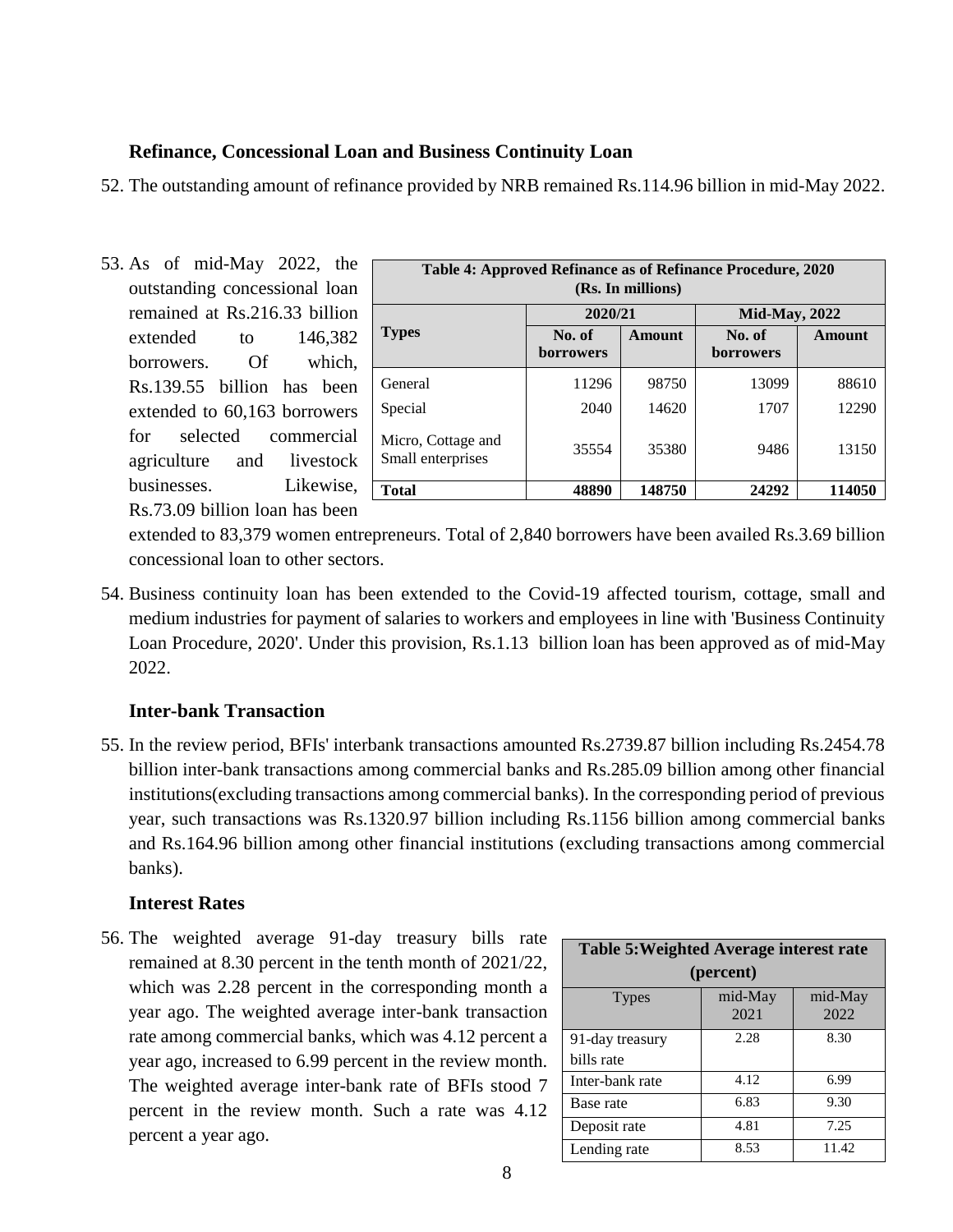57. The average base rate of commercial banks stood 9.30 percent in the tenth month of 2021/22, which was 6.83 percent a year ago. Weighted average deposit rate and lending rate of commercial banks stood at 7.25 percent and 11.42 percent respectively in the review month. Such rates were 4.81 percent and 8.53 percent respectively a year ago.

#### **Merger and Acquisition**

58. After introduction of merger and acquisition policy aimed at strengthening financial stability, the number of BFIs involved in this process reached 243 as of mid-May 2022. Out of which, the license of 177 BFIs was revoked thereby forming 64 BFIs.

#### **Financial Access**

- 59. Of the total 753 local levels, commercial banks extended their branches at 750 levels as of mid-may 2022 same as a year ago.
- 60. The total number of BFIs licensed by NRB remained 127 in mid-May 2022. As of mid-May 2022, 27 commercial banks, 17 development banks, 17 finance companies, 65 microfinance financial institutions and 1 infrastructure development bank are in operation. The number of BFIs branches reached 11,453 in mid-May 2022 from 10,683 in mid-July 2021 (Table 6).

| Table 6: Number of BFIs and their Branches*   |                       |                   |                 |                         |                  |                 |
|-----------------------------------------------|-----------------------|-------------------|-----------------|-------------------------|------------------|-----------------|
| <b>Bank and Financial</b>                     | <b>Number of BFIs</b> |                   |                 | <b>Branches of BFIs</b> |                  |                 |
| <b>Institutions</b>                           | mid-July<br>2020      | mid- July<br>2021 | mid-May<br>2022 | mid-July<br>2019        | mid-July<br>2020 | mid-May<br>2022 |
| <b>Commercial Banks</b>                       | 27                    | 27                | 27              | 4436                    | 4753             | 4972            |
| Development Banks                             | 20                    | 18                | 17              | 1029                    | 1023             | 1108            |
| <b>Finance Companies</b>                      | 22                    | 17                | 17              | 243                     | 222              | 264             |
| Microfinance Financial<br><b>Institutions</b> | 85                    | 70                | 65              | 4057                    | 4685             | 5109            |
| <b>Infrastructure Development</b><br>Bank     |                       |                   |                 |                         |                  |                 |
| <b>Total</b>                                  | 155                   | 133               | 127             | 9765                    | 10683            | 11453           |

**\***Updated information is available at<http://emap.nrb.org.np/>

## **Electronic Payment Transaction**

61. Electronic payment transaction has increased significantly due to the development of payment infrastructure, policy of encouraging electronic payments and gradual adoption of electronic payment instruments (Database Table 59).